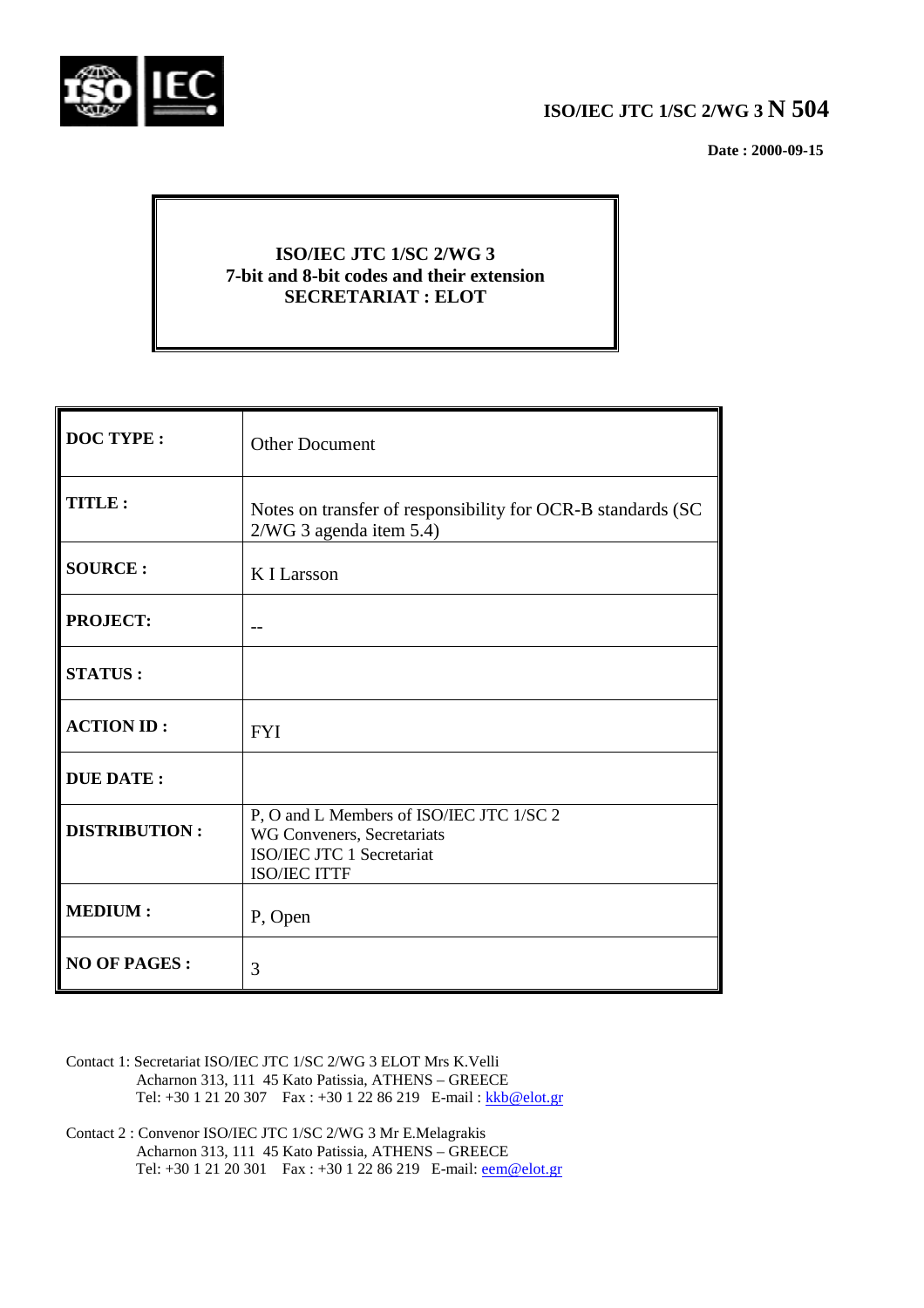## **Notes on transfer of responsibility for OCR-B standards**

#### **Scope of the document**

In March 2000, the SC 31 Secretariat wrote SC 2 regarding transfer of responsibility for the OCR-B standard (SC 2) N 3433). The matter is on the SC 2/WG 3 agenda (and on the Plenary agenda) in this years's Athens meeting.

The issue was raised originally in July 1996 in a liaison letter from SC 31 to SC2 (SC 2 N 2727), with an SC 2 response to that given in October 1996 (SC 2 N 2766).

Being earlier the editor of the intended OCR - B standard revision, I consider the summary below needed as input to WG 3 agenda item 5.4. The text can be seen as a free-standing update to the 1996 document SC 2 N 2766, with much of its information repeated.

#### **OCR - B background**

The only internationally formally standardized fonts are those developed for OCR purposes in the sixties, in th US and in Europe. These two fonts are defined in the two-part standard ISO 1073 "Alphanumeric character sets for optical recognition" published in 1976, and there named OCR-A (the US-developed font) and OCR-B (the Europedeveloped).

For the OCR-A font, complete specifications of the shapes of its glyphs are included in its part of the standard, while for the OCR-B part separate reference drawings of the glyph shapes are referred to. These drawings were produced at ECMA, and originally archived both there and at NIST (previously NBS) in the US. They have now been transferred to JISC.

A companion standard defining printing tolerances etc, was also developed, the ISO 1831 "Printing specifications for optical character recognition". This was published in 1980.

Both standards were processed within the then-existing ISO/TC 97, "Computers and information processing". When the ISO/IEC JTC 1 was created, responsibility for the two standards was placed in its SC 2. With the creation of SC 31, "Automatic identification and Data Capture Techniques", a more natural maintenance organization for the two standards appeared. At that time, however, it was considered unsuitable to transfer the responsibility, considering the ongoing revision of OCR-B (see below).

Even if bar coding has successively become dominant in machine-reading applications there still exist some special situations where the OCR fonts are needed. For example, the standards for travel documents developed by ICAO, and transposed into ISO and CEN standards, specify the OCR-B font for use in the machine-readable part of the documents (although the latest versions of the standards permit a bar-coding field also). Another application where the OCR-B will probably become used is for serial numbering of Euro Banknotes.

#### SC 2 revision history

After the ISO 1073 was published in 1976, no changes to it were requested until 1993. In that year, Turkey proposed an extension of the standard to include in it the specifically Turkish letters ( $\check{G}$ ,  $\check{g}$ ,  $\check{I}$ , 1  $\check{S}$ , s).